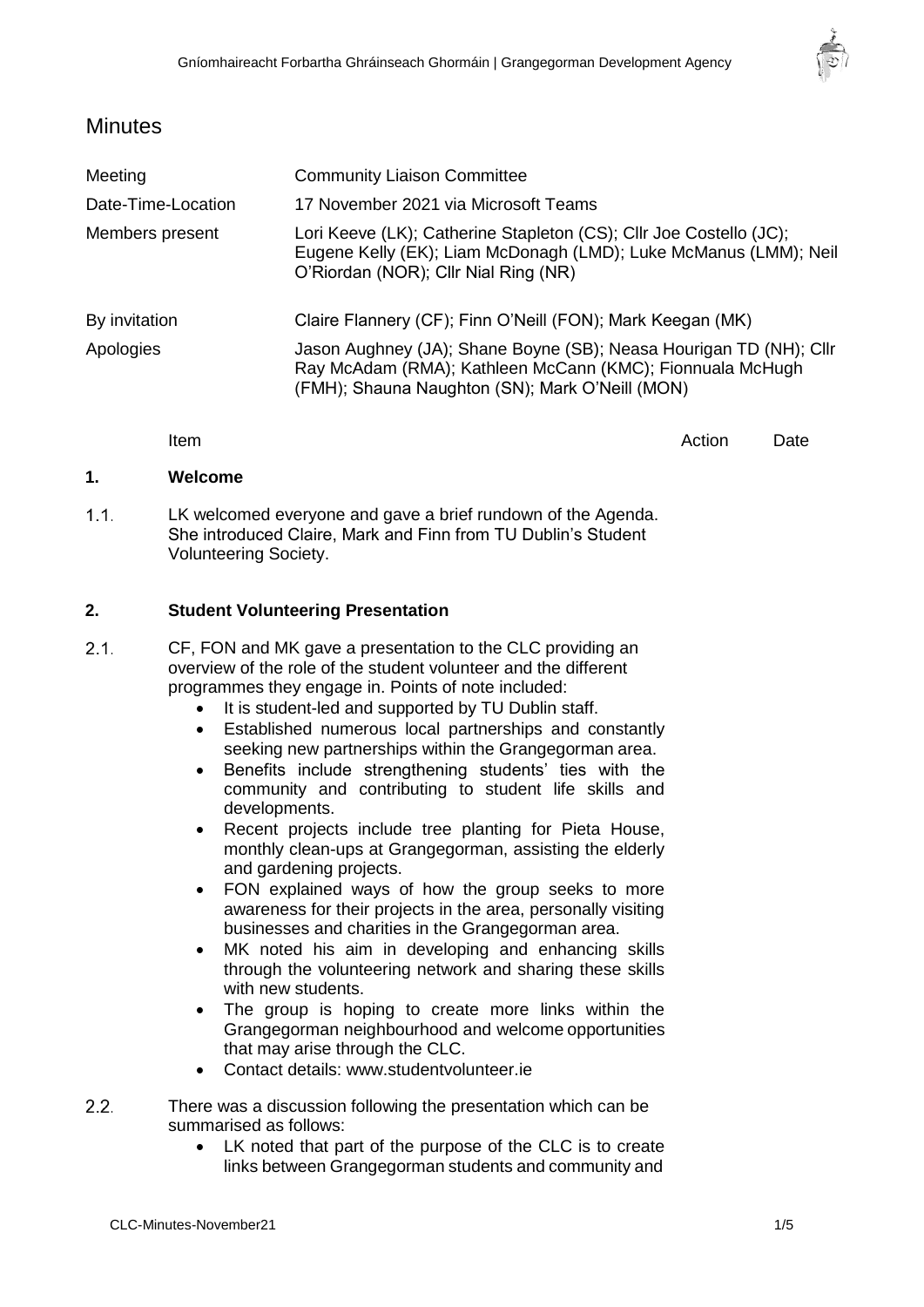

Item and the contract of the contract of the contract of the contract of the contract of the Date

hopes the CLC can collaborate with the volunteering network on this going forward. It was agreed that updates on the work of the network would be shared with the CLC. CF/LK Ongoing

- NR queried engagement to date with local schools suggesting a grinds project would be great to see in the area. CF noted this is a priority for the network and they plan to connect with Stanhope Street shortly. LK noted that there are 9 schools in the Grangegorman area and suggested liaising with Kathleen McCann for contacts.
- LMM suggested that Stoneybatter Pride of Place, Phibsborough community and Bohemians would be good groups to get in contact with and offered to assist inlinking the network with these groups.
- NOR provided a contact for Bohemians.

LK thanked CF, FON and MK for attending and providing valuable insight into the work of the volunteering network. CF, FON and MK left the meeting.

## 3. **Minutes and matters arising**

 $3.1.$ The minutes of the last meeting were agreed.

| 3.2. | LK noted the following matters arising from the previous meeting.<br>DCC rep Shane Boyne has resigned from the CLC. It is<br>hoped that a new representative will be put forward in time<br>for the next meeting.<br>Following the parking issues noted on Grangegorman<br>$\bullet$<br>Lower, DCC has informed the GDA that enforcement will | <b>DCC</b>          | Jan 22  |
|------|-----------------------------------------------------------------------------------------------------------------------------------------------------------------------------------------------------------------------------------------------------------------------------------------------------------------------------------------------|---------------------|---------|
|      | commence now that the works to the road have been<br>completed.<br>TU Dublin Estates have agreed to permit bus coaches to<br>$\bullet$<br>use the East Quad temporary car park to turn and reorient<br>the buses off the public road.                                                                                                         |                     |         |
|      | A solution to the safety issue raised regarding steel lip in<br>$\bullet$<br>the paving at An Croi is currently being investigated. Its<br>cause is suspected to be due to paving stone resettling.<br>TU Dublin Estates are progressing the request for public<br>$\bullet$                                                                  | TU<br><b>Dublin</b> | Ongoing |
|      | water taps on campus. The next stage is to agree their<br>locations. Further updates will be provided once available.                                                                                                                                                                                                                         | TU<br><b>Dublin</b> | Ongoing |
| 3.3. | LK asked the CLC if there were any further matters arising. LMM<br>noted that there was also a request that East Quad car park be<br>available on weekends for use by the public. It was noted that<br>this is unlikely as these spaces are permit only. DK agreed to<br>raise with Estates and revert.                                       | <b>DK</b>           | Jan 22  |
| 3.4. | JC noted his continuing concern around car parking on<br>Grangegorman Lower and feels it is unacceptable that a busy<br>location such as the Bring Centre has very limited parking                                                                                                                                                            | <b>CLC</b>          |         |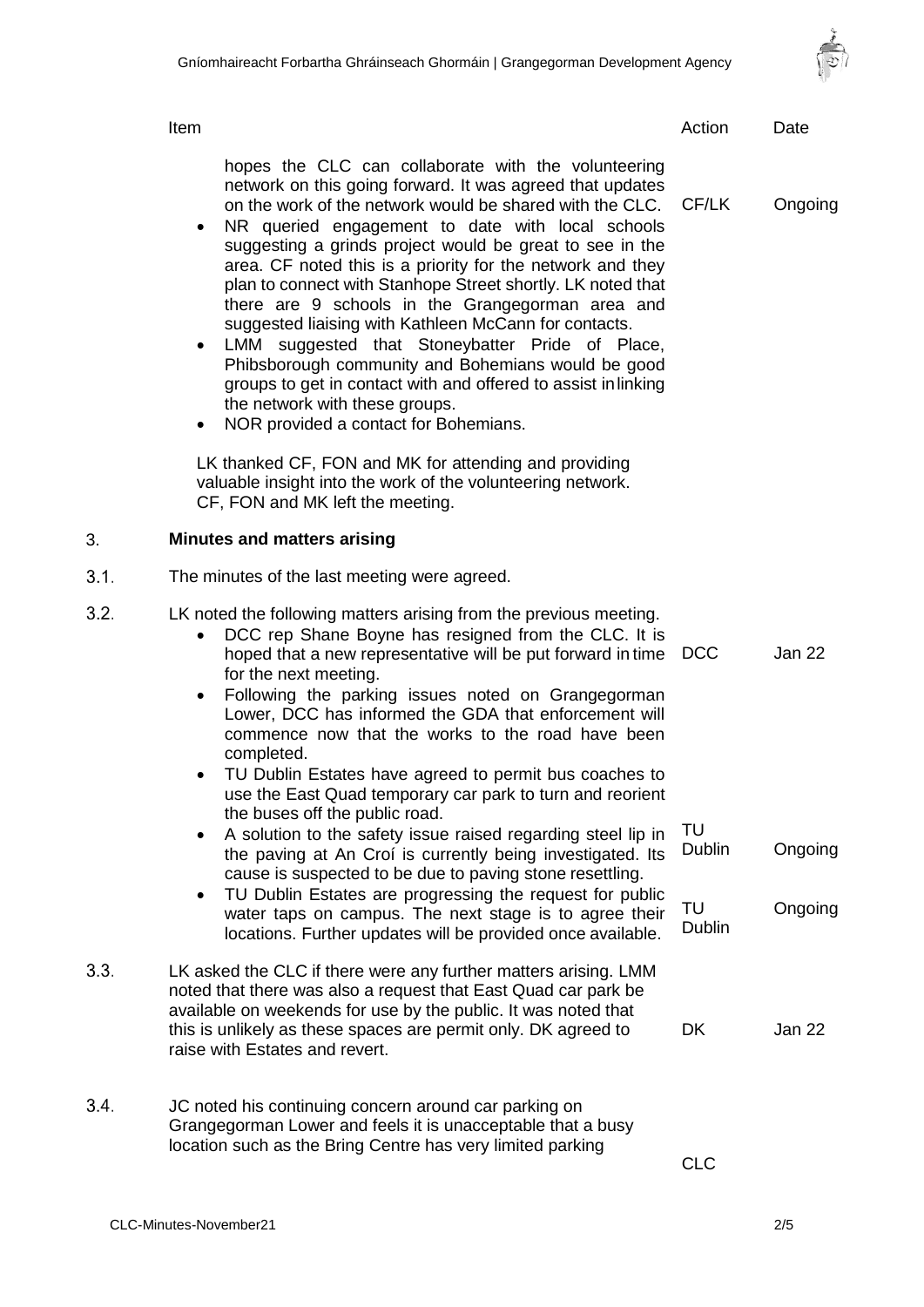

|      | Item                                                                                                                                                                                                                                                                                                                                                 | Action      | Date       |
|------|------------------------------------------------------------------------------------------------------------------------------------------------------------------------------------------------------------------------------------------------------------------------------------------------------------------------------------------------------|-------------|------------|
|      | available. He asked that the issue of enforcement remain on the<br>agenda.                                                                                                                                                                                                                                                                           |             |            |
| 3.5. | LMM requested that the CLC webpage be updated to include the<br>agreed minutes for 2021. LK stated this would be done as soon<br>as possible.                                                                                                                                                                                                        | <b>LK</b>   |            |
| 4.   | <b>Project Update</b>                                                                                                                                                                                                                                                                                                                                |             |            |
| 4.1. | LK provided an update on all live projects on the Grangegorman<br>site, starting with the D7 Educate Together National School. She<br>noted that construction has reached the top floor of the Teaching<br>Block and windows installation will commence shortly. The<br>General Purpose block is now beginning to take shape as well.                |             |            |
|      | The GDA is engaging with DCC to progress plans for<br>Grangegorman Square. This will be presented to the CLC once<br>available.                                                                                                                                                                                                                      | <b>Note</b> | <b>TBC</b> |
| 4.2. | Prussia Street Gate - The GDA continues to work with the third<br>party developer to progress the gateway. The developer aims to<br>lodge the planning application shortly. The CLC will be kept<br>informed on this.                                                                                                                                | <b>Note</b> |            |
| 4.3. | Academic Hub & Library - The next TU Dublin project due to<br>commence construction on site. Still closing out the tender<br>process. The CLC will be kept informed of further updates.                                                                                                                                                              | <b>Note</b> |            |
| 4.4. | <b>FOCAS Research Institute - Carr Cotter Naessens have been</b><br>appointed to lead the design team following an international<br>architectural competition.                                                                                                                                                                                       |             |            |
| 4.5. | Clock Tower - Currently out to tender for a contractor to<br>undertake priority works to the building. Aim to start on site in<br>February 2022.                                                                                                                                                                                                     |             |            |
| 4.6. | Access - All secondary gates are now open from 7am-9pm daily.<br>It was noted that there has been no negative feedback to date in<br>relation to the increased hours. DK informed the CLC that<br>Estates are rectifying the lighting issue at the western boundary<br>near the Fingal Place Gate.                                                   |             |            |
| 4.7. | Further updates were provided on:<br>SDZ Heights Review - to be presented to the CLC date to<br>be confirmed<br>Grangegorman Histories - Seminar on historical language<br>$\bullet$<br>around mental health now available online.<br>No change since the last meeting regarding the Residential<br>Care Neighbourhood, the West Quad or Public Art. |             |            |
| 5.   | <b>TU Dublin Update</b>                                                                                                                                                                                                                                                                                                                              |             |            |

DK provided an update on TU Dublin matters to the group. $5.1.$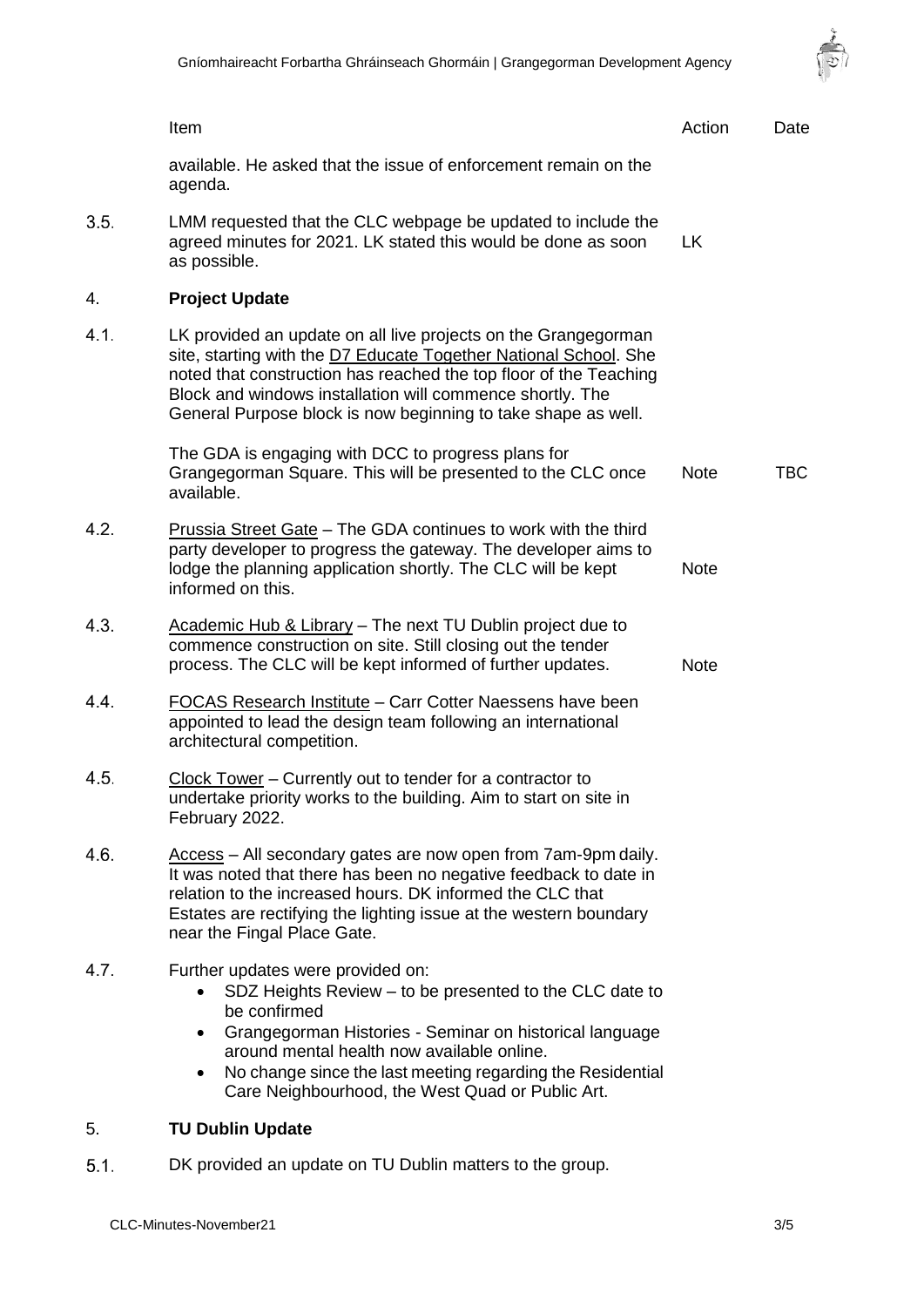Item and the contract of the contract of the contract of the contract of the contract of the Date



He noted: • Temporary dressing rooms - Expect handover shortly. • Sports facilities - Quieter student period Dec-Feb making the facilities more available for community use. Sustainability Projects - the Bore Hole project will provide geothermal heat and assist in reducing heating costs. Further updates Note will be provided to the group as it progresses. Jennifer Boyer is the new VP for Sustainability. She will be looking at developing a range of sustainability initiatives across the campus and is keen to engage with the local community. There will be an opportunity to link in with the CLC next year. A Climate Action Day across TU Dublin campus is earmarked in the New Year. TU Dublin are also working with sustainability groups in Stoneybatter and Cabra. Note 6. **GLLF News** No update available as KMC sent apologies. 7. **Community Matters** LMM raised an issue in relation to the Happy Days Coffee Van on campus. He noted it was not raised last month as there was no TU Dublin rep in attendance. He stated that the community feels that the new location of the coffee van is considerably worse than the previous location with no access to benches and bins and little shelter from winds. He noted that he feels that the relocation was handled poorly and inconsiderately. He requested on behalf of the community that the coffee van is moved back to the original location. LK explained TU Dublin's reasoning behind the relocation to keep the entrance to Rathdown House clear and noted that the coffee van remains in An Croí and is still close to both bins and benches. It was also noted that the coffee van is not a permanent fixture on the campus and the agreement between the owner and TU Dublin will come to end when the campus facilities reopen to the public. She agreed to bring this feedback to TU Dublin but added that it is unlikely that it will be moved back. There was further discussion on the matter with community representatives strongly advocating for its move back citing the many positive benefits as a community amenity. It was noted that the issue also has the support of Public Representatives with NR highlighting it as a big issue within the community. JC noted that having casual traders on campus is very positive and suggested LK/DK Report back - Jan 22

 $5.2.$ 

 $6.1.$ 

 $7.1.$